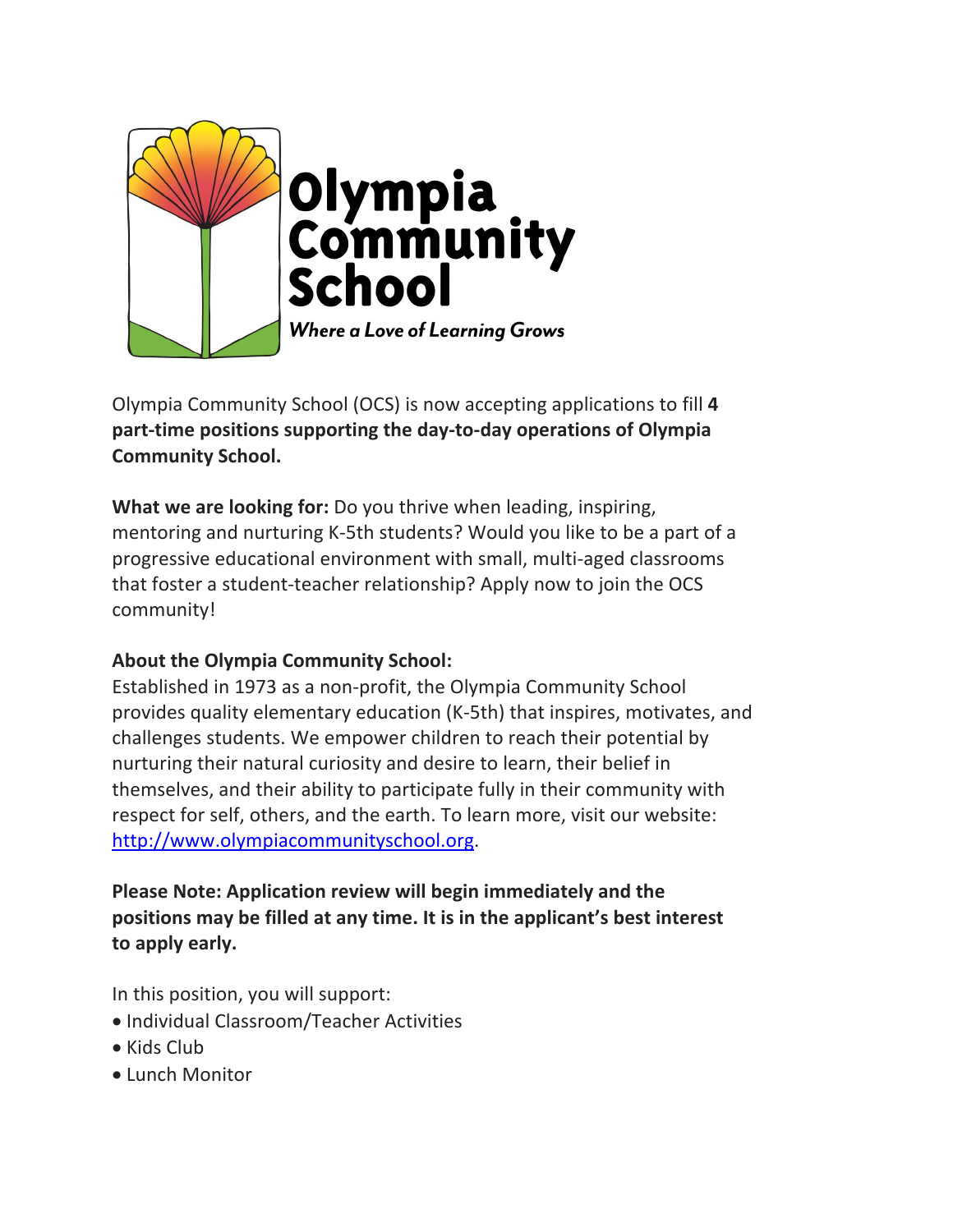## **Classroom/Teacher Support**

Staff will provide classroom support to teachers of all grades by assisting students during coverage of specific topics, such as Language Arts, Reading, Math, Spelling, Writing, Thematic Learning, etc.

• Classroom support hours vary during the school day. Staff are assigned based on individual needs of Teachers.

## **Kids Club**

Kids Club plays an important role in our school's community by providing activities and supervised play for students before and after the school day with extended hours on school half days. As a team, staff are responsible for independently planning, preparing, and implementing a suitable program of imaginative and innovative activities suitable to the needs and interests of children ages 4-10 and in alignment with Olympia Community School philosophies.

- Kids Club hours begin before school, as early as 6:45 AM, and resume after school until 6 PM.
- Extended hours on school half days and during conference weeks in October & March.
- Full days for camps during school breaks Winter, Mid-Winter & Spring, dependent on enrollment.

## **Lunch Monitor**

Lunch Monitor duties include supervising students during lunch and on the playground, helping students prepare themselves for lunch, and assisting during the lunch hour, as needed.

# **Positions report to the OCS Staff Coordinator.**

## **Preferred Qualifications:**

- Knowledge and understanding of child development.
- Experience working with children ages 4-10.
- AA, BA, or working toward a degree, in early childhood education, social sciences, or other related field,
- OR a combination of related education and experience.